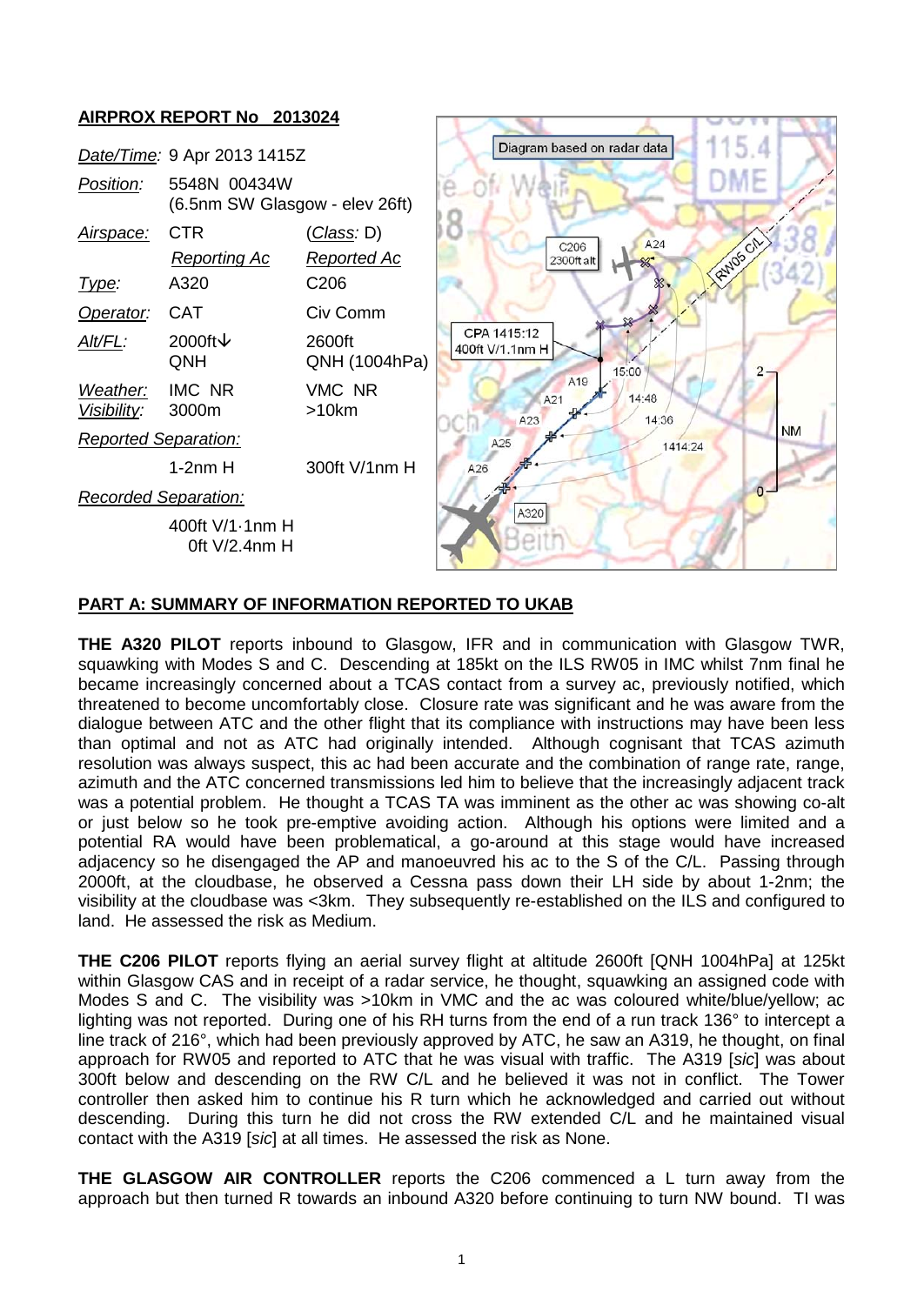passed to both flights; the C206 pilot reported visual with the A320 and did not feel there was a problem. However the A320 crew did not see the C206, he thought, and although the crew did not receive a TCAS RA they felt they had to take avoiding action by turning R slightly before continuing the approach. The A320 Captain felt that this was an Airprox and stated he would file a report.

**ATSI** reports an Airprox occurred when an Airbus A320 (A320) came into proximity with a Cessna 206H (C206) in Class D airspace, on final approach to RW05 at Glasgow A/D.

### **Background**

The A320 pilot was operating under IFR on a flight from London to Glasgow and was in receipt of an ACS from Glasgow TWR [118.800MHz]. The C206 pilot was operating under VFR on a survey flight out of Cumbernauld A/D and was also in receipt of an ACS from Glasgow TWR. The C206 was squawking 2602.

Training was in progress on the Glasgow AIR position.

[UKAB Note(1): The Glasgow TWR function is divided into 2: AIR, which controls arrivals and departures, and GND, which controls ground movements]

CAA ATSI had access to written reports from the A320 and C206 pilots and the Glasgow AIR controller, area and local radar recordings, RTF recordings and transcripts of the Glasgow AIR and RAD frequencies together with the unit investigation report from Glasgow ATC. CAA ATSI also interviewed the Glasgow RAD and AIR controllers.

The Glasgow weather was recorded as follows: EGPF 091350Z 07016KT 040V100 9999 SCT044 08/M03 Q1004 EGPF 091420Z 08015KT 9999 FEW044 08/M03 Q1004

# Factual History

Watch changeover took place at 1300. The RAD recalled taking over the position and being informed by the previous watch that the C206 pilot was operating on a survey detail and was remaining on the AIR frequency as it had a bigger operational impact on the AIR's traffic. The AIR was informed during handover that the C206 was operating a survey detail.

At 1406:55, the A320 crew contacted Glasgow RAD and was informed that they would be given vectors for the ILS approach to RW05. At 1412:12, after the A320 pilot was established on a radar heading of 300° and had been given descent to 3000ft, the Glasgow RAD passed TI on the C206, "...*doing a survey abeam a five mile final for zero five operating up to two thousand five hundred feet er west of the five mile final and remaining clear of the zero five approach*". This was acknowledged by the pilot. At 1413:00, the A320 pilot was given a heading of 020° to establish on the localiser.

At 1413:18, the C206 was approximately 2.5nm N of the RW05 extended C/L and the AIR asked the C206 pilot how much further towards the approach he was intending to go. The AIR had seen the A320 positioning towards final on the ATM and had recognised the potential for confliction with the C206. The C206 pilot replied that he was requesting 'a 180' "*now*". This was approved by the AIR. The AIR stated that he was reluctant to dictate a direction of turn to the C206 pilot as he was aware that he would prefer to turn according to his operational requirements and at that point the controller was happy to monitor the situation. The C206 travelled on its existing track for a further 0.7nm before the pilot turned to the L, away from the A320, at 1413:35 (see Figure 1). The AIR observed the L turn and believed that the C206 pilot would continue in a 180° turn to the L, away from the A320. The AIR's focus changed to a departure that was potentially conflicting with a helicopter operating close to the climb-out for RW05.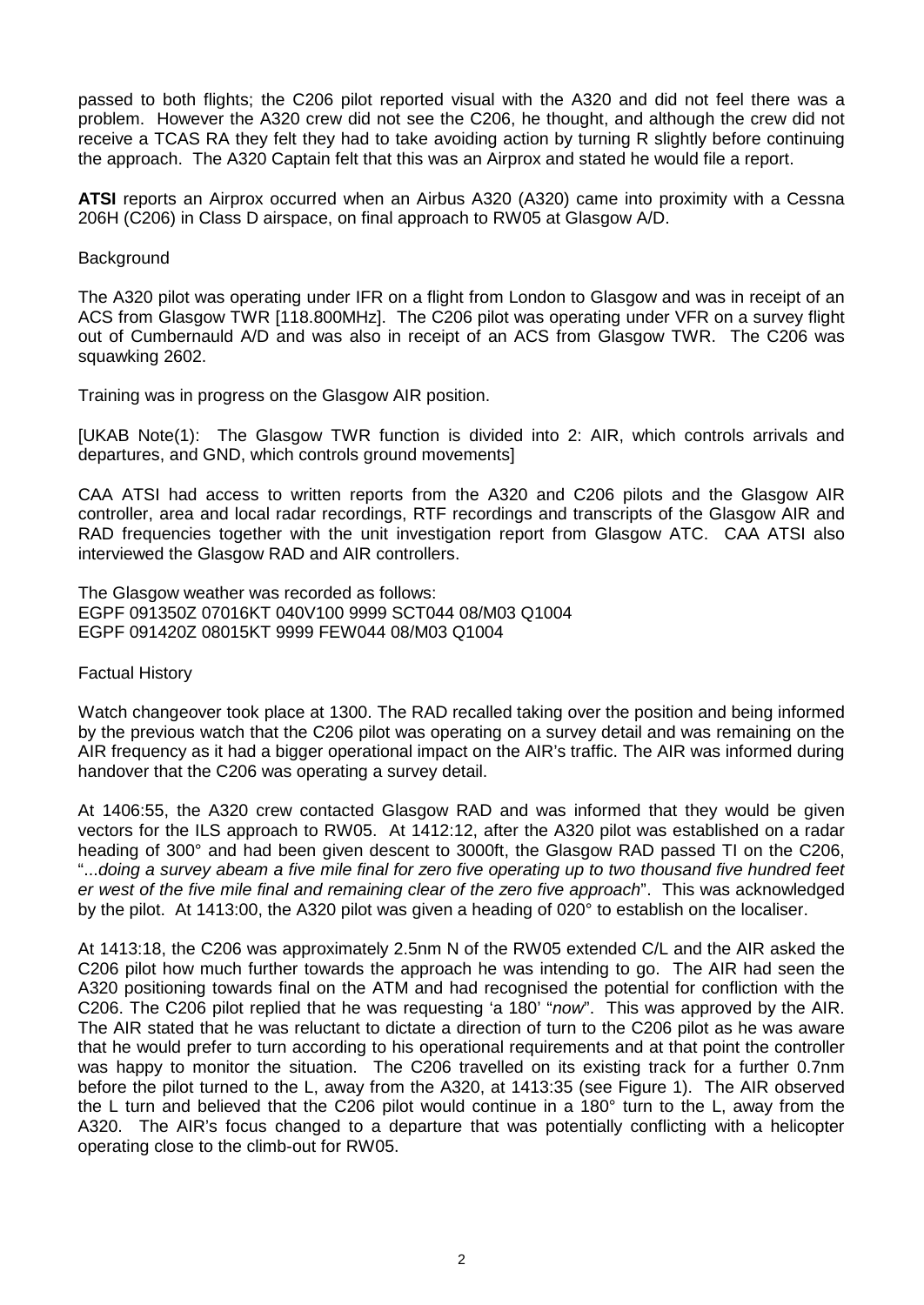

Figure 1

At 1413:40, the RAD cleared the A320 pilot for the ILS approach with a descent to altitude 2000ft. This was read-back and the A320 pilot was informed that the previously mentioned traffic was turning away from the approach. At 1414:20, the A320 pilot was transferred to Glasgow TWR.

At 1414:23, the radar replay showed that the C206 track had changed and the ac could be seen to have started a RH turn (see Figure 2).



Figure 2

At 1414:30, the Glasgow RAD telephoned TWR to advise that the A320 pilot had been told about the C206 but that the C206 seemed to be turning back. As the AIR acknowledged the information the A320 pilot contacted the Tower. The AIR instructed the A320 pilot to continue the approach and informed the crew of, "...*traffic er just ahead of you turning right er to the north*". The two ac were 3.4nm apart (see Figure 3).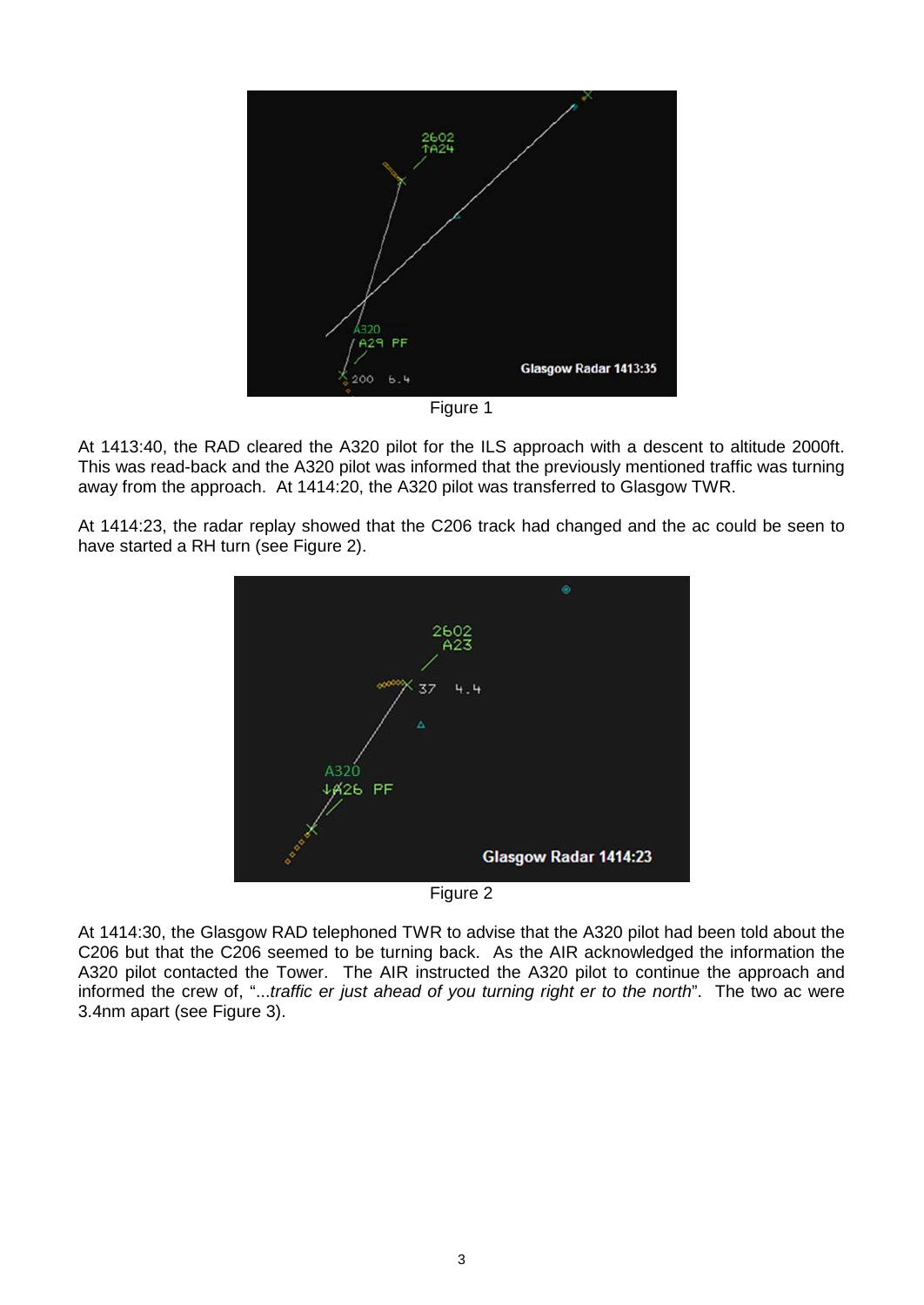

Figure 3

The AIR then asked the C206 pilot, "*can you make that right turn now there's traffic er on a fi- six and a half mile final for runway zero five*". The C206 pilot replied that he had the traffic in sight and was turning NW. At 1415:13, the A320 pilot reported that he was, *"...just avoiding traffic*" (see Figure 4). This was acknowledged by the AIR.



Figure 4

The lateral distance between the two aircraft had reduced 2sec later to 1.1nm with the A320 at altitude 1800ft and the C206 at altitude 2300ft (CPA). The A320 conducted a R turn before turning L again to re-establish on the C/L.

At 1415:23, the Mentor controller interjected and asked the A320 pilot if he wanted to climb or maintain altitude at which point he replied that he had re-established on the ILS. The A320 pilot was subsequently cleared to land.

The A320 pilot reported that the crew became increasingly concerned about a TCAS contact from a survey ac previously notified and which 'threatened an uncomfortable adjacency'. The crew did not receive a TA but took pre-emptive avoiding action, manoeuvred the A320 to the S of the C/L and observed the C206 pass down the LH side at a range of 1-2nm.

The C206 pilot reported that during one of his R turns he saw an Airbus on final to RW05 and that he informed the TWR that he was visual with the traffic. From the point of view of the C206 pilot, the A320 was about 300ft below, descending on the RWY C/L and 'absolutely not conflicted'. The C206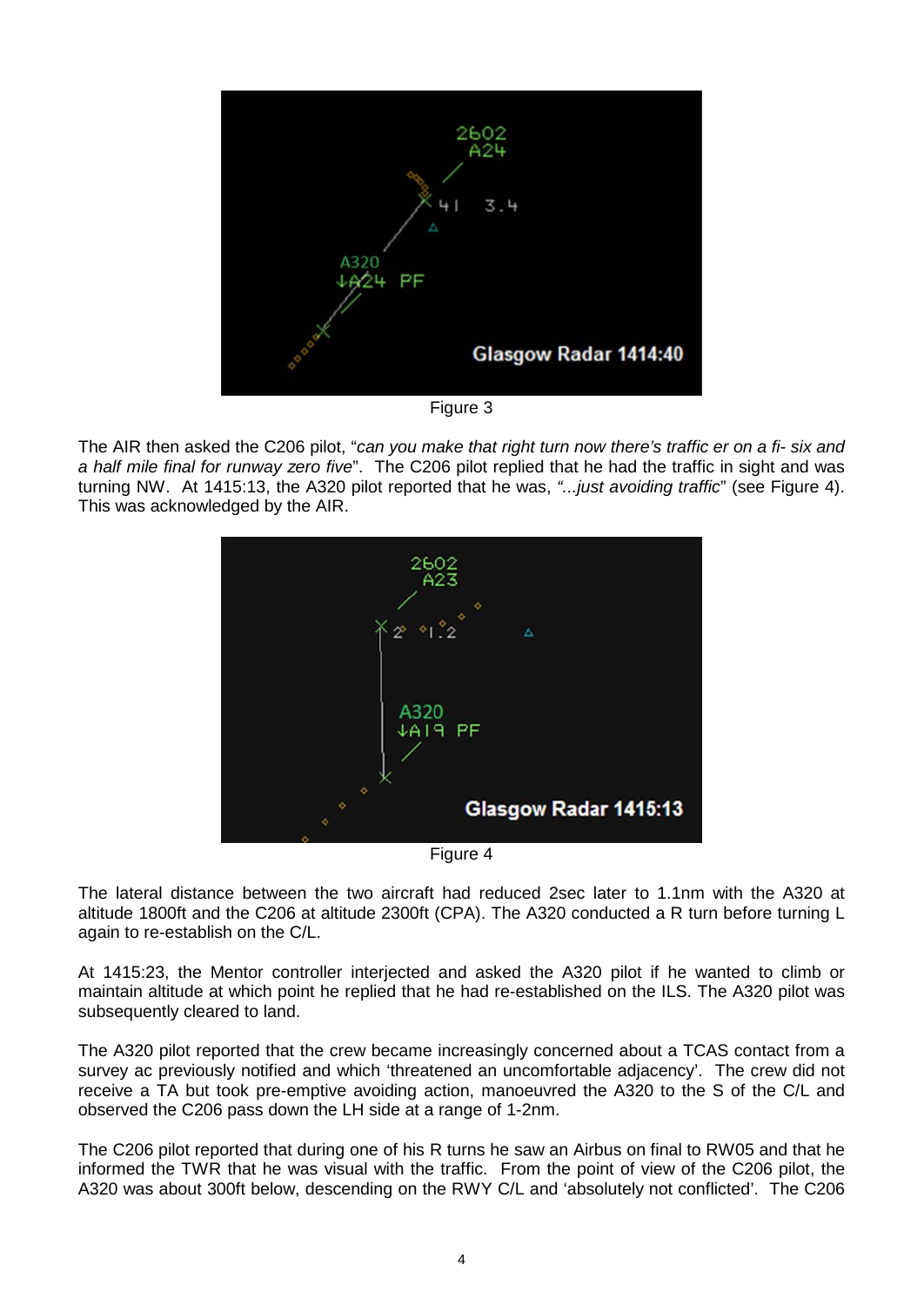pilot kept the Airbus in sight throughout the turn. Following the incident it transpired that, due to equipment carried underneath the C206, the ac was limited to a 20° angle of bank. The Glasgow AIR was unaware of this prior to the incident.

As part of the survey detail the C206 pilot was required to conduct a procedure type turn to establish back on the survey line. The radar recordings indicate that during previous turns the pilot briefly carried out a manoeuvre in the opposite direction before turning on to his required track. The AIR had not noticed the track taken by the C206 as it carried out previous turns and was not aware of this requirement prior to the incident. The C206 pilot did not cross the RW05 C/L during his manoeuvring.

## Analysis

Both aircraft were operating in Class D airspace. CAP493, The Manual of Air Traffic Services, Part 1, Section 3, Chapter 4, Paragraph 3, Control of VFR flights states:

'...Separation standards are not prescribed for application by ATC between VFR flights or between VFR and IFR flights in Class D airspace. However, ATC has a responsibility to prevent collisions between known flights and to maintain a safe, orderly and expeditious flow of traffic. This objective is met by passing sufficient traffic information and instructions to assist pilots to 'see and avoid' each other...'

The A320 pilot was passed TI on the C206 by the APP, which was updated before transfer to the TWR; however, the information regarding the C206 pilot's track was based on the belief that he was turning to the L and was unintentionally inaccurate. The C206 pilot was not initially passed TI on the A320 as the AIR did not consider that it was relevant, due to the belief that the C206 pilot was turning L. When the A320 pilot contacted the TWR, and it had become apparent that the C206 pilot was turning R, the AIR passed TI to the A320 pilot. The AIR also asked the C206 pilot to turn R, passing TI on the A320.

When the C206 pilot had been operating prior to the Airprox, the AIR had been content to allow him to conduct his flight according to his operational requirements and had not needed to closely monitor the ac's flight pattern. The AIR had not previously noticed the C206 conduct a slight turn in the opposite direction before turning onto his intended track and it is likely that this was because the turns conducted by the C206 pilot had no effect on operations prior to the Airprox.

The AIR was unaware that the C206's angle of bank was restricted by the equipment it was carrying and was therefore limited in its manoeuvrability if required to turn to avoid traffic.

### **Conclusions**

An Airprox was reported between an A320 and a C206 when the A320 pilot, established on the ILS approach to RW05 at Glasgow, became concerned about the relative proximity of a C206 carryingout survey work close to the RW05 extended C/L. The following are considered to be causal factors: When the AIR and the APP observed the C206 pilot turning L they made the mistaken assumption that he would continue to turn L, away from the A320. Glasgow ATSU was unaware of the operational requirements of the C206 that dictated the type of turn and the maximum angle of bank.

Following the Airprox, Glasgow ATSU issued a comprehensive briefing that provided further guidance for the integration of VFR and IFR traffic in Class D airspace and information regarding the potential requirements and limitations of non-standard flights.

# **PART B: SUMMARY OF THE BOARD'S DISCUSSIONS**

Information available included reports from the pilots of both ac, transcripts of the relevant RT frequencies, radar photographs/video recordings, reports from the air traffic controllers involved and reports from the appropriate ATC and operating authorities.